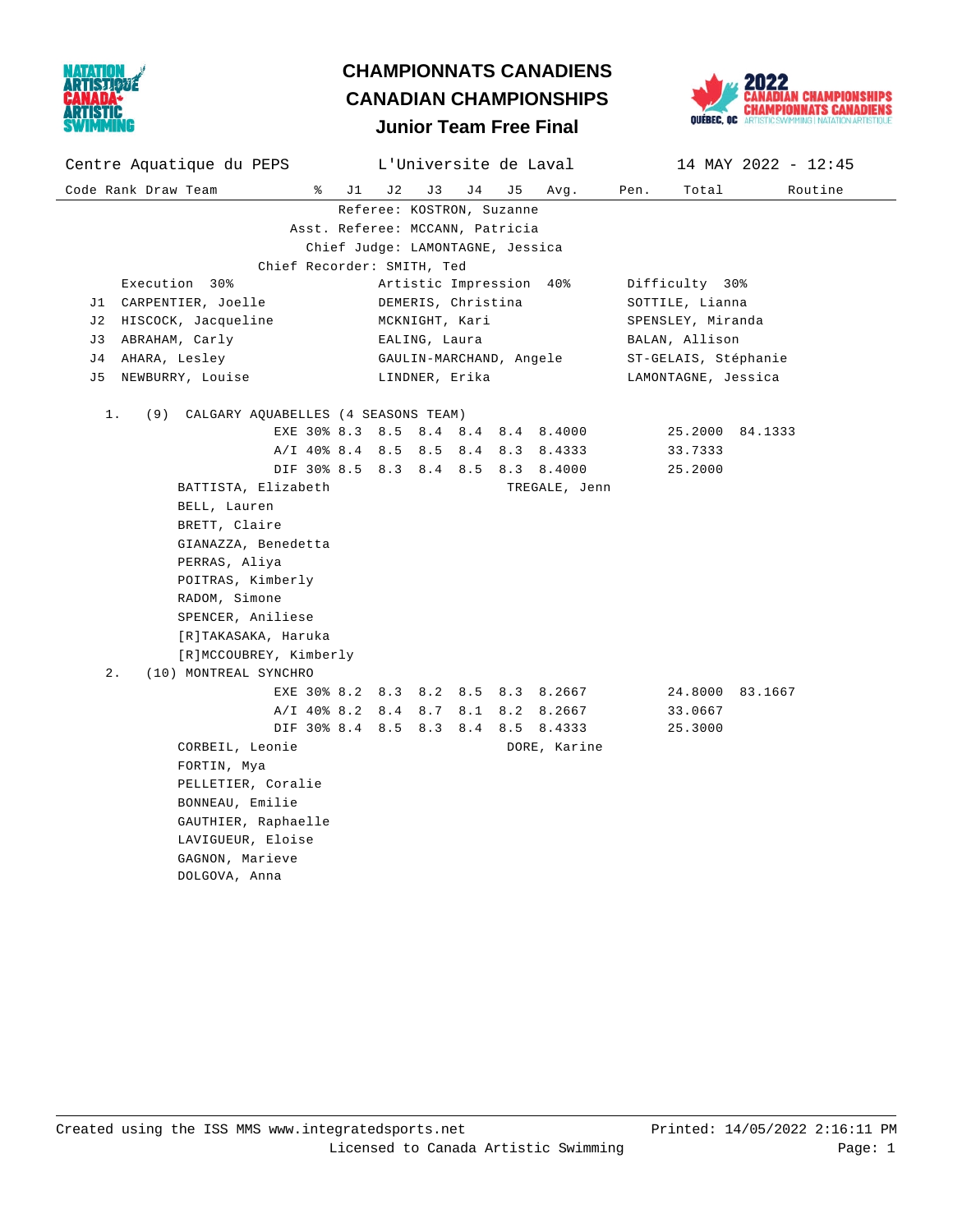



### Code Rank Draw Team % J1 J2 J3 J4 J5 Avg. Pen. Total Routine Centre Aquatique du PEPS L'Universite de Laval 14 MAY 2022 - 12:45 3. (12) KIL-CALGARY KILLARNEY ARTISTIC SWIM CLUB EXE 30% 8.0 8.1 8.1 8.1 8.2 8.1000 24.3000 80.0333  $A/I$  40% 8.0 8.1 8.0 8.0 8.1 8.0333 32.1333 DIF 30% 8.2 8.0 7.8 7.8 7.6 7.8667 23.6000 CHERNOFF, Aurora MARCOTTE, Elise CORNELIUS, Kate LAROSE, Pam EGERT, Kendyl and MCKENNY, Alison HANZEL, Bree HOCK, Georgia HODAIE, Heeva MCILWAIN, Emma NEWMAN, Jonnie [R]MEVEL, Hallie [R]ROACH, Jenna 4. (7) REMIX ARTISTIC SWIMMING CLUB EXE 30% 7.9 8.0 8.0 7.6 7.9 7.9333 23.8000 79.7000 A/I 40% 7.9 7.8 8.1 8.3 8.0 8.0000 32.0000 DIF 30% 8.1 7.9 7.9 8.2 7.8 7.9667 23.9000 LU, Sophie WU, Manny YU, Jessie LAI, Brooke Xin YOU, Alyssa GU, Karen VERBINSKA, Olena WANG, Abby HE-SUN, Sophia 5. (11) QUEBEC EXCELLENCE SYNCHRO EXE 30% 7.8 7.9 7.8 7.9 8.1 7.8667 23.6000 78.6333 A/I 40% 7.8 7.9 7.9 7.7 7.8 7.8333 31.3333 DIF 30% 8.0 7.6 8.0 7.7 8.2 7.9000 23.7000 AUBIN, Anne Sophie Communication Communications and LABELLE, Katia BOILARD, Jeanne BLANCHET, Marie-Renee BOUCHARD, Laurence HEBERT, Fannie JEAN, Rosalie LEGER, Audrey NAPPI, Mea TREMBLAY, Florence [R]TREMBLAY, Emma [R]BERGERON, Catherine [R]TROTTIER, Leanne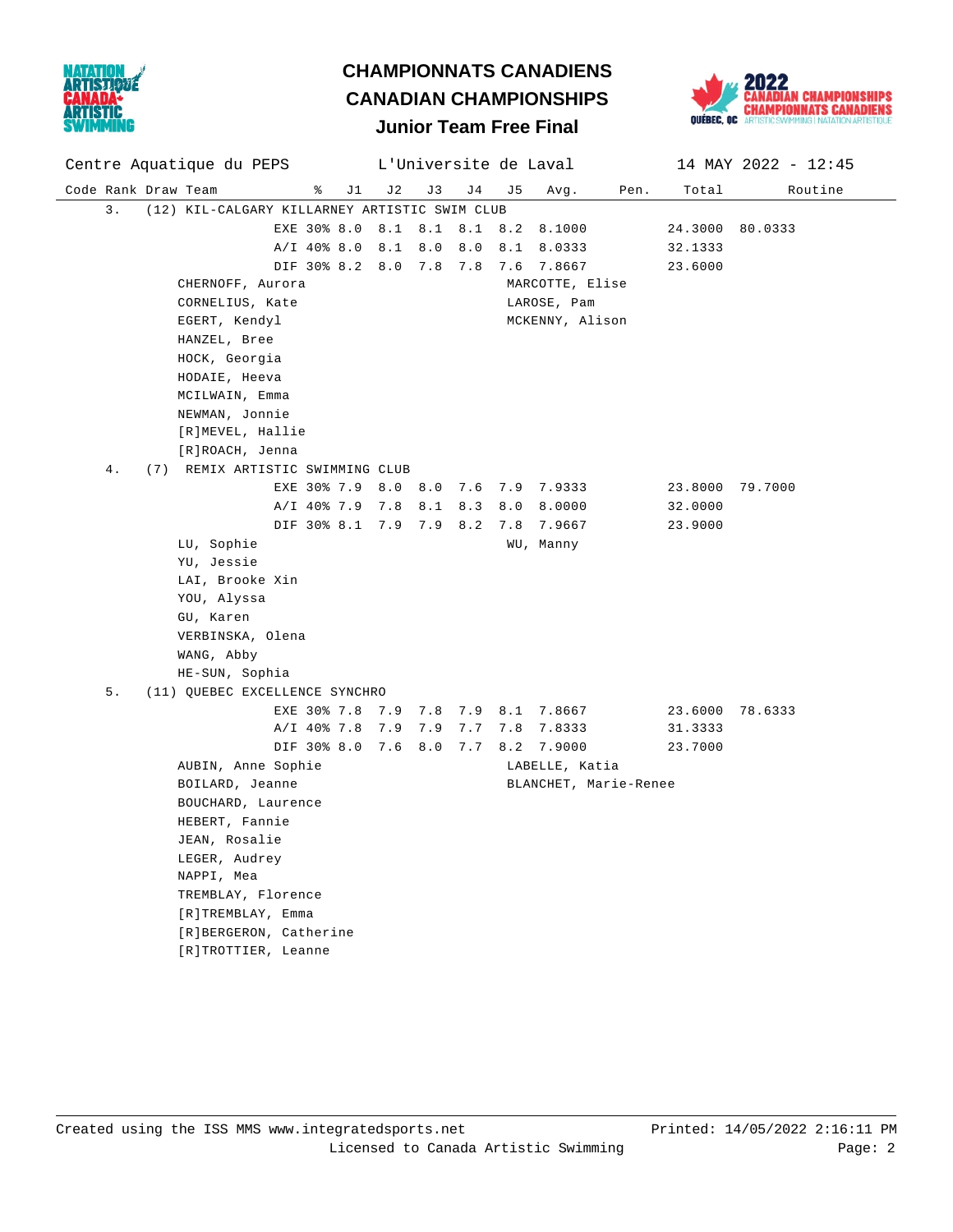

# **CHAMPIONNATS CANADIENS CANADIAN CHAMPIONSHIPS**



## **Junior Team Free Final**

|                     | Centre Aquatique du PEPS |     |                                            | L'Universite de Laval   |    |     |     |     |     | 14 MAY 2022 - 12:45        |      |                 |         |
|---------------------|--------------------------|-----|--------------------------------------------|-------------------------|----|-----|-----|-----|-----|----------------------------|------|-----------------|---------|
| Code Rank Draw Team |                          |     |                                            | ိ                       | J1 | J2  | J3  | J 4 | J 5 | Avg.                       | Pen. | Total           | Routine |
|                     | б.                       | (8) | GO CAPITAL ARTISTIC SWIMMING CLUB          |                         |    |     |     |     |     |                            |      |                 |         |
|                     |                          |     |                                            | EXE 30% 7.8             |    | 7.8 | 7.9 | 8.0 |     | 7.8 7.8333                 |      | 23.5000 77.7333 |         |
|                     |                          |     |                                            | A/I 40% 7.7 7.7         |    |     | 7.7 | 7.8 |     | 7.9 7.7333                 |      | 30.9333         |         |
|                     |                          |     |                                            | DIF 30% 7.9 7.6 7.7     |    |     |     | 7.7 |     | 8.1 7.7667                 |      | 23.3000         |         |
|                     |                          |     | DUC, Lily                                  |                         |    |     |     |     |     | BEAUREGARD-ROSS, Genevieve |      |                 |         |
|                     |                          |     | DUNN, Sonia                                |                         |    |     |     |     |     | SIMANZIK, Katie            |      |                 |         |
|                     |                          |     | GAVRILOVIC, Stefanie                       |                         |    |     |     |     |     |                            |      |                 |         |
|                     |                          |     | LALOVIC, Hana Lina                         |                         |    |     |     |     |     |                            |      |                 |         |
|                     |                          |     | RALPH, Sally                               |                         |    |     |     |     |     |                            |      |                 |         |
|                     | SABO, Nicole             |     |                                            |                         |    |     |     |     |     |                            |      |                 |         |
|                     |                          |     | TAIT, Anna                                 |                         |    |     |     |     |     |                            |      |                 |         |
|                     |                          |     | THOMAS, Clara                              |                         |    |     |     |     |     |                            |      |                 |         |
|                     | 7.                       |     | (2) WATERLOO REGION ARTISTIC SWIMMING CLUB |                         |    |     |     |     |     |                            |      |                 |         |
|                     |                          |     |                                            | EXE 30% 7.6 7.9 7.6 7.6 |    |     |     |     |     | 7.8 7.6667                 |      | 23.0000 76.1000 |         |
|                     |                          |     |                                            | A/I 40% 7.4 7.6 7.6     |    |     |     | 7.6 |     | 7.7 7.6000                 |      | 30.4000         |         |
|                     |                          |     |                                            | DIF 30% 7.7 7.5 7.5 7.6 |    |     |     |     |     | 7.6 7.5667                 |      | 22.7000         |         |
|                     |                          |     | BURTON, Savannah                           |                         |    |     |     |     |     | HOU, Yingli                |      |                 |         |
|                     |                          |     | CRITS, Nadia                               |                         |    |     |     |     |     | JIN, Na                    |      |                 |         |
|                     |                          |     | GIGGS, Eleanor                             |                         |    |     |     |     |     | PODOSKY, Elena             |      |                 |         |
|                     |                          |     | IRVINE, Lauren                             |                         |    |     |     |     |     |                            |      |                 |         |
|                     |                          |     | LOUCKS, Larissa                            |                         |    |     |     |     |     |                            |      |                 |         |
|                     |                          |     | PENNER, Danica                             |                         |    |     |     |     |     |                            |      |                 |         |
|                     |                          |     | PENTILCHUK, Indya                          |                         |    |     |     |     |     |                            |      |                 |         |
|                     |                          |     | SANDERSON, Alexis                          |                         |    |     |     |     |     |                            |      |                 |         |
|                     |                          |     | [R]KAUT, Ella                              |                         |    |     |     |     |     |                            |      |                 |         |
|                     |                          |     | [R]SHNAYDER, Adi                           |                         |    |     |     |     |     |                            |      |                 |         |
|                     | 8.                       |     | (6) CALGARY AQUABELLES (PRISON BREAK)      |                         |    |     |     |     |     |                            |      |                 |         |
|                     |                          |     |                                            | EXE 30% 7.2 7.7 7.7 7.7 |    |     |     |     |     | 7.6 7.6667                 |      | 23.0000 76.0333 |         |
|                     |                          |     |                                            | A/I 40% 7.7 7.5         |    |     | 7.5 | 7.5 |     | 7.6 7.5333                 |      | 30.1333         |         |
|                     |                          |     |                                            | DIF 30% 7.6 7.7 7.8 7.6 |    |     |     |     |     | 7.3 7.6333                 |      | 22.9000         |         |
|                     |                          |     | ALBINUS, Harmony                           |                         |    |     |     |     |     | MCLEAN, Maxime             |      |                 |         |
|                     |                          |     | COLBOURNE, Leia                            |                         |    |     |     |     |     |                            |      |                 |         |
|                     |                          |     | HRSTIC, Bailey<br>KING, Annika             |                         |    |     |     |     |     |                            |      |                 |         |
|                     |                          |     | RIDDELL, Mackenzie                         |                         |    |     |     |     |     |                            |      |                 |         |
|                     |                          |     | SEYMOUR, Jayla                             |                         |    |     |     |     |     |                            |      |                 |         |
|                     |                          |     | SPEERS, Emily                              |                         |    |     |     |     |     |                            |      |                 |         |
|                     |                          |     | STANTON, Shae                              |                         |    |     |     |     |     |                            |      |                 |         |
|                     |                          |     | [R]ROJAS, Eliana                           |                         |    |     |     |     |     |                            |      |                 |         |
|                     |                          |     |                                            |                         |    |     |     |     |     |                            |      |                 |         |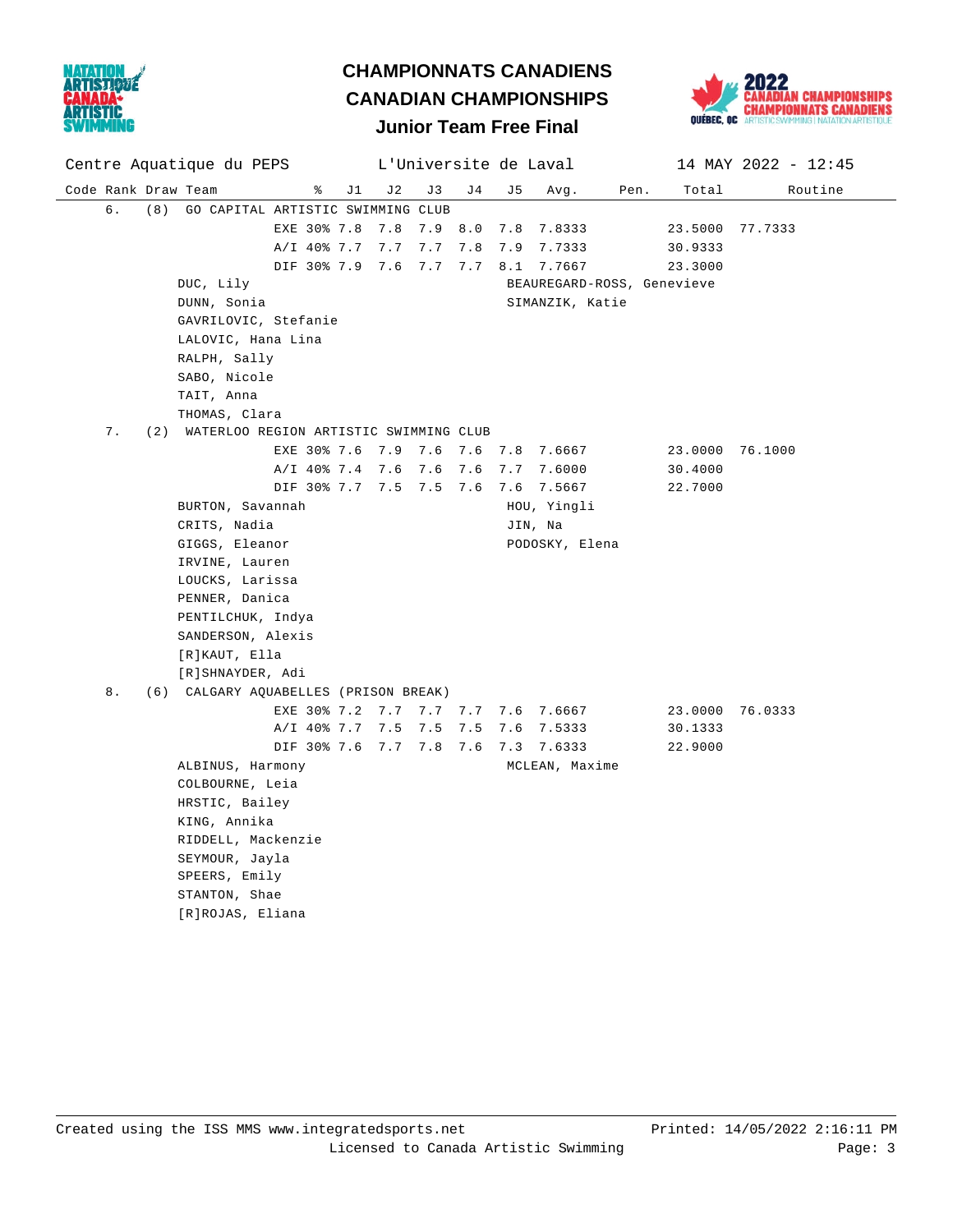



### Code Rank Draw Team % J1 J2 J3 J4 J5 Avg. Pen. Total Routine Centre Aquatique du PEPS L'Universite de Laval 14 MAY 2022 - 12:45 9. (4) OLYMPIUM ARTISTIC SWIMMING CLUB EXE 30% 7.4 7.8 7.5 7.2 7.6 7.5000 22.5000 74.1333 A/I 40% 7.1 7.3 7.3 7.4 7.5 7.3333 29.3333 DIF 30% 7.3 7.4 7.6 7.5 7.4 7.4333 22.3000 RAYBOULD, Jamie **BREITIGAM**, Stephanie RINGLER, Jocelyn SHNAYDER MAZOUR, Lola SEED, Francesca and BUSH, Amy SIMPSON, Reese SOILIS, Janet ST-PIERRE, Kadia TAYLOR, Sarah TSORAKIS, Georgia [R]BENNET, Faith [R]MICHAEL, Isabelle 10. (3) GRANITE ARTISTIC SWIMMING (BLACK TEAM) EXE 30% 7.5 7.6 7.3 7.4 7.7 7.5000 22.5000 73.8333 A/I 40% 7.0 7.4 7.4 7.3 7.3 7.3333 29.3333 DIF 30% 7.4 7.3 7.3 7.3 7.4 7.3333 22.0000 ANDERSON, Grace **DURAND, Courtney** BLAINEY, Rachel **LEITHWOOD**, Alyssia CHAN, Abby SMITH, Alyssa GRAY, Charlotte MACDONALD, Olivia MCGEE, Catherine MCKINLEY, Ella SWALES, Alexa [R]MEE, Tory [R]STACK, Katherine 11. (1) NEPTUNE NATATION ARTISTIQUE EXE 30% 7.4 7.2 7.2 7.3 7.1 7.2333 21.7000 71.3333 A/I 40% 6.5 6.9 7.2 7.2 7.0 7.0333 28.1333 DIF 30% 7.1 7.2 7.2 7.4 6.8 7.1667 21.5000 BERUBE, Marianne Contract Communications (CABELLE, Laurence CREVIER, Clara **VASQUEZ**, Johana DUBE, Elisabeth FRECHETTE, Sylvie FILIATRAULT, Sarah-Maude RIOUX, Elena ROBERT, Amelie ROY, Coralie VITALE, Alexa [R]VAN STRYDONCK, Maya